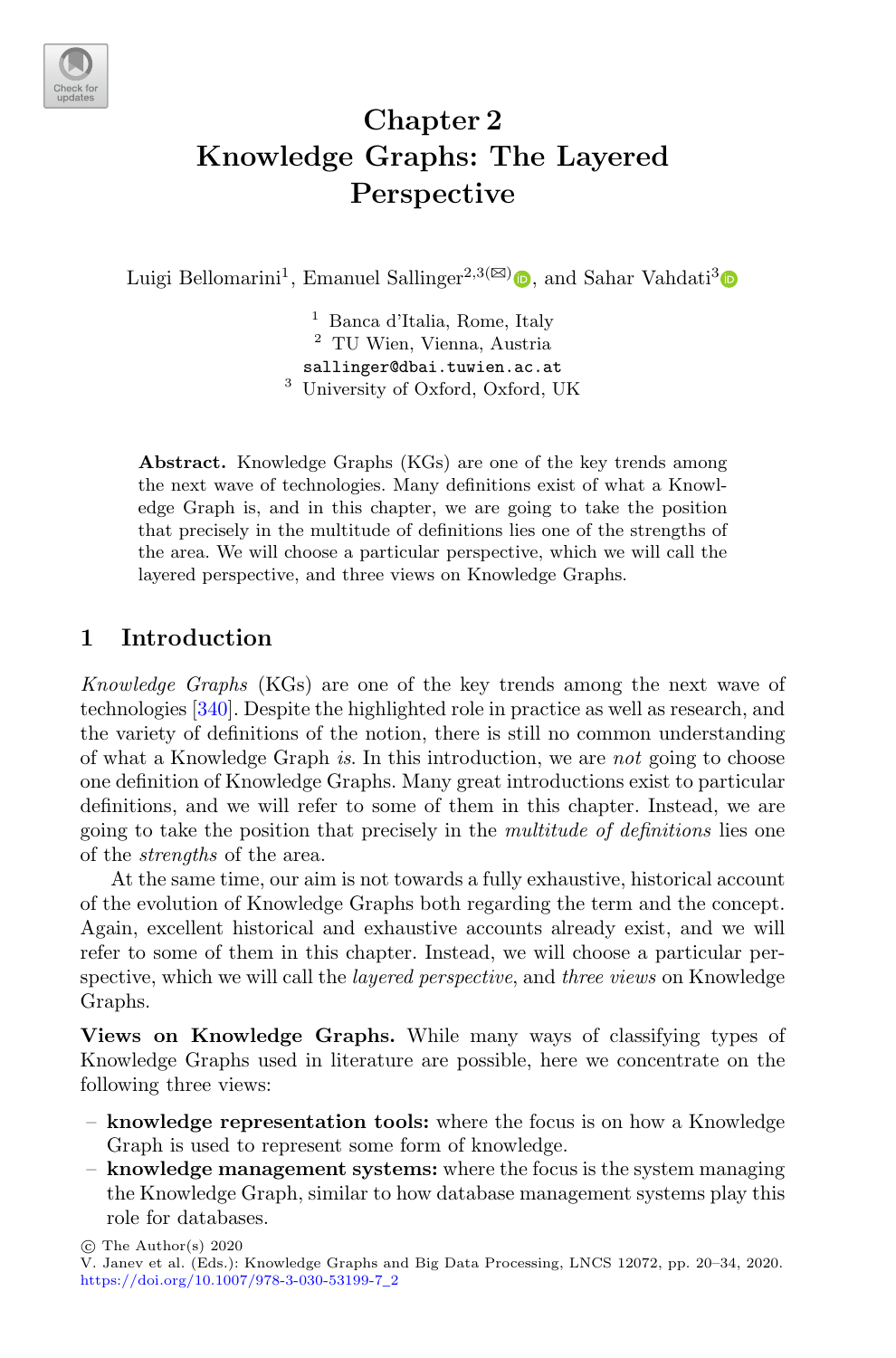– **knowledge application services:** where the focus is on providing a layer of applications on top of a Knowledge Graph.



<span id="page-1-0"></span>**Fig. 1.** Ordered pyramids of views on KGs.

**The Layered Perspective.** While these three views certainly have independent value, they are most interesting when put *together as layers*: on the first layer is the **representation** of knowledge, on the middle layer is the **management** system for this knowledge, and on the top layer the **application** that it solves. This is illustrated in Fig. [1.](#page-1-0) There are three additional factors at play here:

- There are generally two ways of looking at the order of these layers. Some communities tend to see it **top-down** with the *application* that the KG solves as the focus, others tend to see it as **bottom-up**, with the *representation* of knowledge as the focus. Interestingly, there is even another one, as the data management community often sees the *management* system in the middle as the focus.
- The **borders** between these layers are fuzzy. Many academic and industrial systems cover two or three of these layers. In some cases, representation tools partly fulfill some of the characteristics of management systems. The same applies for application platforms.
- The central aspect of **reasoning** poses vastly different requirements to the three layers. Chapter [6](http://dx.doi.org/10.1007/978-3-030-53199-7_6) will be fully dedicated to this aspect.

Of course, it is clear that to achieve a great overall system, all layers and their interactions have to be taken into account; it is hardly possibly to provide a good knowledge application platform if the knowledge representation layer is not fit for the purpose.

**Organization.** The first three sections cover the three views we introduce above. In Sect. [2,](#page-2-0) we consider the view of KGs as knowledge representations tools; in Sect. [3,](#page-6-0) we consider the view of KGs a knowledge management systems; and in Sect. [4,](#page-10-0) we consider the view of KGs as knowledge application platforms. We will conclude with a section on challenges and opportunities.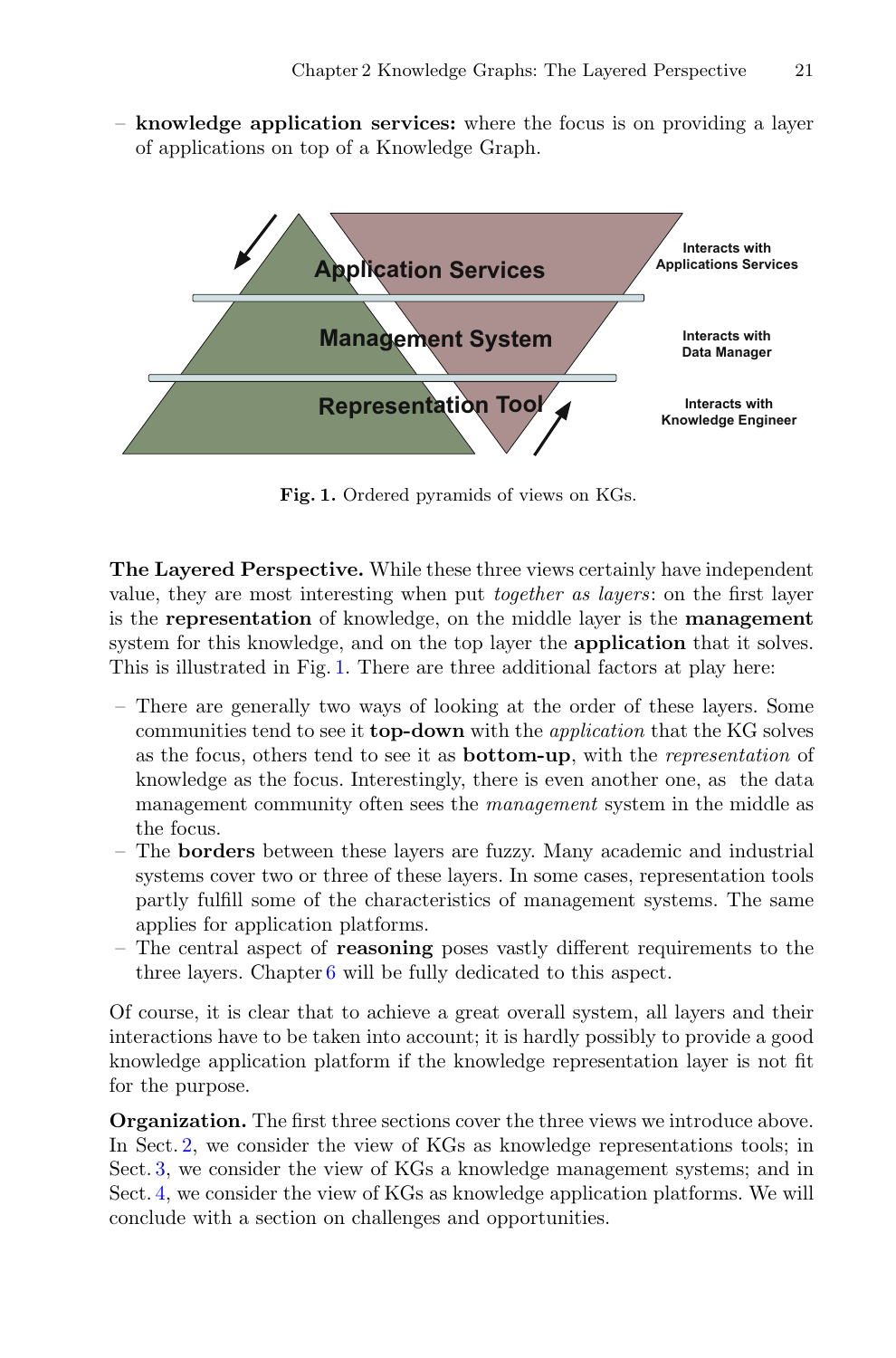### <span id="page-2-0"></span>**2 KGs as Knowledge Representation Tools**

One of the most common views on Knowledge Graphs, which covers most of the given definitions, is to primarily view them as knowledge representation tools. In this section, we will give an overview of some of the notions with a particular focus on how they fit into the layered view.

Common to all these definitions is that, somewhat unsurprisingly given the term *Knowledge Graph*, there is *some* form of graph encoded by the formalism, and there is *some* form of knowledge encoded in it. Yet, in terms of **graphs**, what they widely differ is in whether a simple graph is the primary structure or whether we are actually dealing with richer settings where e.g., the graph has attributes associated to nodes or edges of the graph, or whether we are actually dealing with a hyper-graph (similar to full relational structures). Similarly, in terms of **knowledge**, what they widely differ is whether the graph *is* the knowledge, or the knowledge actually *generates* the entirety or parts of the graph. In some of the particular communities of computer science, Knowledge Graphs are explicitly considered as collections of facts about entities, typically derived from structured data sources such as Babelnet, OpenCyc, DBpedia, Yago, Wikidata, NELL and their shared features FreeBase [377]. In this way, a collection of facts represented in different languages but in the same structure is called a KG.

Critically though, forming a bridge to what we discussed in the introduction, in many cases these differences are only at the surface, and are often a question of representation, rather than fundamental. For example, it is clear that an arbitrary relational structure – or, in fact, an arbitrary data structure – can be encoded as a graph, and vice versa. Similarly, it is in many cases not a fundamental difference whether technically knowledge is encoded into the graph, into a separate knowledge representation language, or provided via other AI and ML frameworks. Still, fundamental differences do remain between different notions of Knowledge Graphs, and as we mentioned in the beginning, it is our position that these multifaceted definitions are one of the strengths of the field. In this section, we will explore such different definitions of Knowledge Graphs, highlighting both their commonalities and differences.

**Views on KGs as Representation Tools for Data.** The following definitions are pointing to the data structure in the representation. They mostly take a graph representation as a baseline and provide different explanations of how the graph structure helps with mapping real world information.

**A Mathematical Structure.** This is often considered to be the first recorded appearance [399] of the term "knowledge graph" – though not necessarily the concept of "knowledge graph". Here, capturing knowledge from the real world as a teaching-leaning process is considered a way of building a graph of knowledge. In this work, prerequisites of learning are a necessary set of knowledge units that should usually be taught to the learner (human or machine) before. In this paper, a knowledge graph is essentially defined as: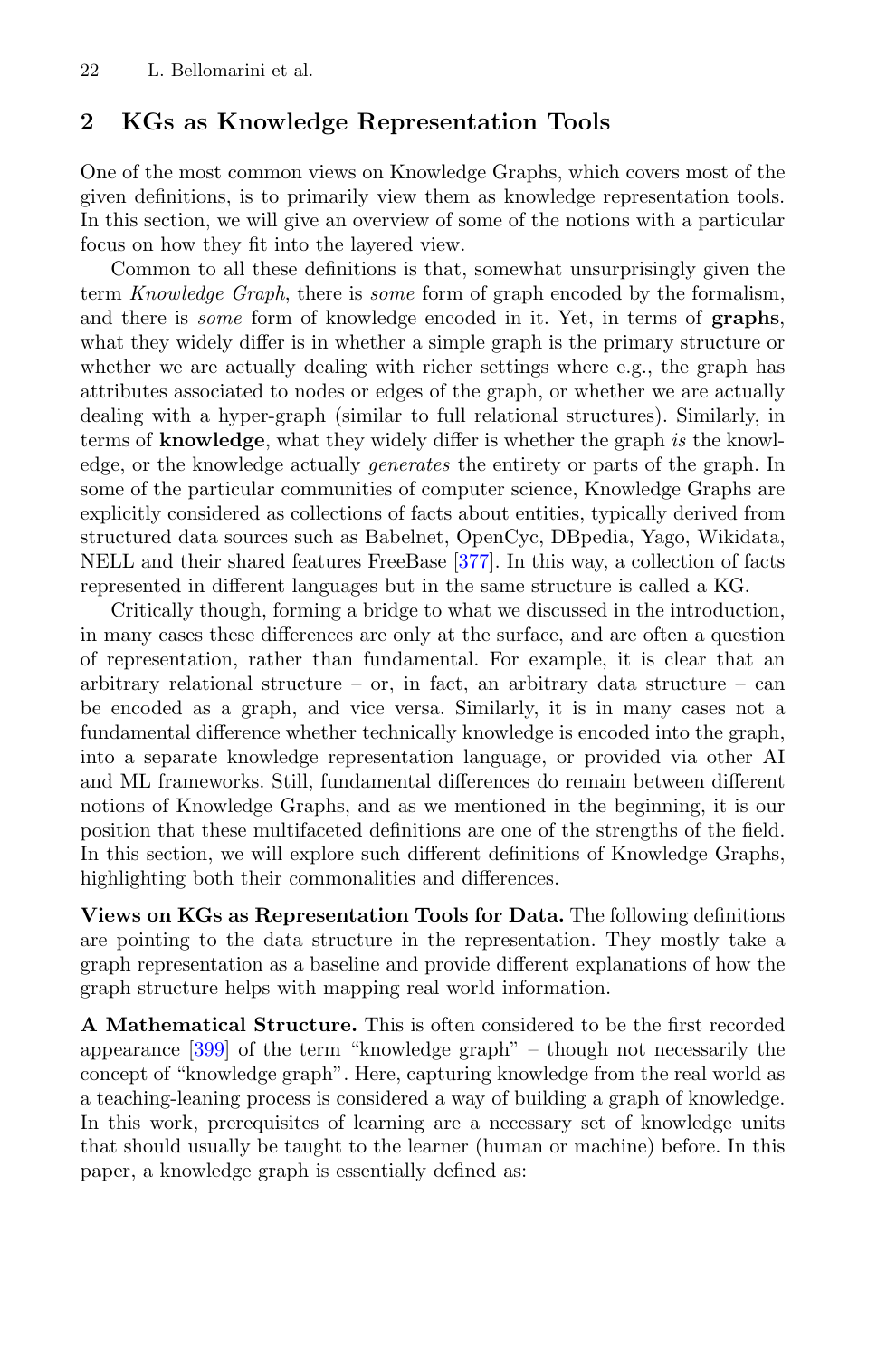A mathematical structure with vertices as knowledge units connected by edges that represent the prerequisite relation. – Marchi and Miquel, 1974 [298]

Although this definition has been given in the context of interactive learning between students and teachers, the concept can very well be adjusted for current machine learning and machine teaching [488] approaches where Knowledge Graphs are considered as the base of intelligence. In this definition, the degree of abstraction is hidden in the mathematical representation of knowledge in nodes as knowledge units and edges as connectors. Obviously, a specific language or data structure is not discussed due to its different context – so in our layer of *knowledge representation tools*, it is certainly a very abstract form of representation. It is roughly mentioned that knowledge units of a course for students to learn are represented as nodes of a graph in a game-theoretic way. And the links between the modes connect the knowledge units where the students can follow learning paths. In this way, the idea of representing common knowledge in a graph-based structure works in a similar way between this definition and today's KGs. Similar to this view is also represented quite at the same time [387] where the teacher or the student can be replaced by a computer. It is argued that the directed graph in which the knowledge is represented in nodes and labeled links can influence the learning process for data analysis purposes.

**A Set of Justified True Beliefs.** In a tutorial by Microsoft, Yuqing Gao [146] follows Plato's tripartite definition of knowledge as a subset of "Justified true beliefs" such that knowledge contains a truth condition, a belief condition and an inference of the former two that leads to justification of that. As example of such a "Justified true belief" is: *A is True*. *B knows A*. *B is justified in knowing A*. Knowledge in KGs is represented as triples of *(Subject, Predicate, Object)*, where Subject and Object are pointing to entities and Predicate represents the relation. A graph constructed from such triples contains nodes and edges where the nodes are pointing to entities as subject and object and the edges are for relations as predicates. There is extra information such as the metadata of each entity, which are shown as attributes. Following this, a set of key concepts for Knowledge Graphs as knowledge representation tools are introduced as:

- **Entity:** as real world entities
- **Edge:** relations of entities in a schema
- **Attribute:** metadata about an entity
- **Ontology:** definition of possible entities, relations and attributes
- Yuqing Gao, 2018 [146]

In this definition, two components of attribute and ontology are the concepts considered extra than other graph-based views. In fact, considering these components for knowledge representations adds on the characteristics of KGs. Entities and relations usually capture information stored in a Knowledge Base (KB).

**An Unambiguous Graph.** As seen before, most of the attempts in defining Knowledge Graphs have a focus on defining KGs as representing knowledge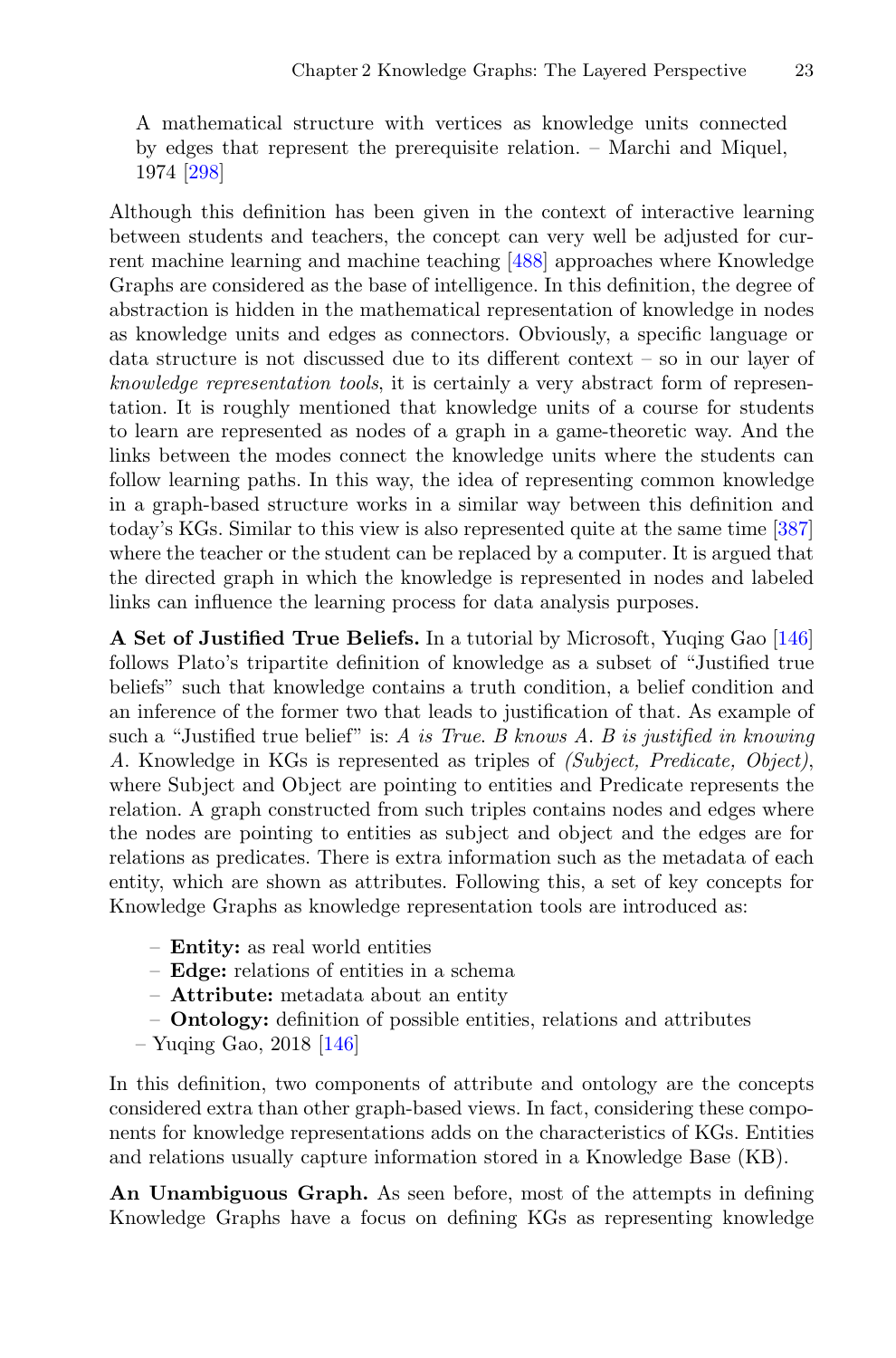in a graph structure. Therefore, the KGs are often represented by the main components of a graph, namely nodes and edges. This graph is often considered as a directed and labeled graph, without which the structure of the graph cannot encode any significant meaning. When the nodes and edges are unambiguously unidentifiable, the graph is considered to be an unambiguous graph. With this foundation, a Knowledge Graph can be defined as:

"An Unambiguous Graph with a limited set of relations used to label the edges that encodes the provenance, especially justification and attribution, of the assertions." – McCusker et al.,  $2018$  [304]

This definition tried to go beyond representing KGs only as nodes and relations. In order to fulfills this definition, all the knowledge units of a KG including relations and nodes should be globally identifiable. In addition, the meaning of limited set of relations is followed from [440] meaning a core set of essential classes and relations that are true regardless of context. This level of abstraction is similar to data representation in triple format with unique resource identifiers.

**World Knowledge Graphs and Metadata.** At a basic level of observation, data represents elements as raw values collected from real-world domains of knowledge. Metadata represent information about the underlying data in a second abstract level. In order to represent knowledge from real world:

- 1. the real world objects need to be observed at least once and represented as data,
- 2. previous representation of such data is required to be captured as metadata and
- 3. all of these meta-level definitions on top of the abstractions of the objects of prime interest need to be connected.

At the formal and technical level, a formal and mathematical data structure, degree of abstraction, and a syntactic and semantic language are needed. Thus, characteristics of Knowledge Graphs lead the majority of the community to see and define them as tools for representing world knowledge in a graph model, where entities are represented as nodes and relations among entities are represented as directional edges. More formally, let  $\mathcal{E} = \{e_1, \dots, e_{N_e}\}\$ be the set of entities,  $\mathcal{R} = \{r_1, \dots, r_{N_r}\}\$ be the set of relations connecting two entities,  $\mathcal{D} = \{d_1, \dots, d_{N_d}\}\$ be the set of relations connecting an entity and a literal, i.e., the data relations, and  $\mathcal L$  be the set of all literal values. Then:

"a knowledge graph  $\mathcal{KG}$  is a subset of  $(\mathcal{E} \times \mathcal{R} \times \mathcal{E}) \cup (\mathcal{E} \times \mathcal{D} \times \mathcal{L})$  representing the facts that are assumed to hold." – Wang et al., 2014  $[462]$ .

However, there are different attempts in defining the concept of KGs that we will present in the following parts of this section.

**Views on KGs as a Representation Tool for Knowledge.** The following definitions are pointing to a view where the structure of the graph representation is not the only advantage but also includes ontological aspects of knowledge.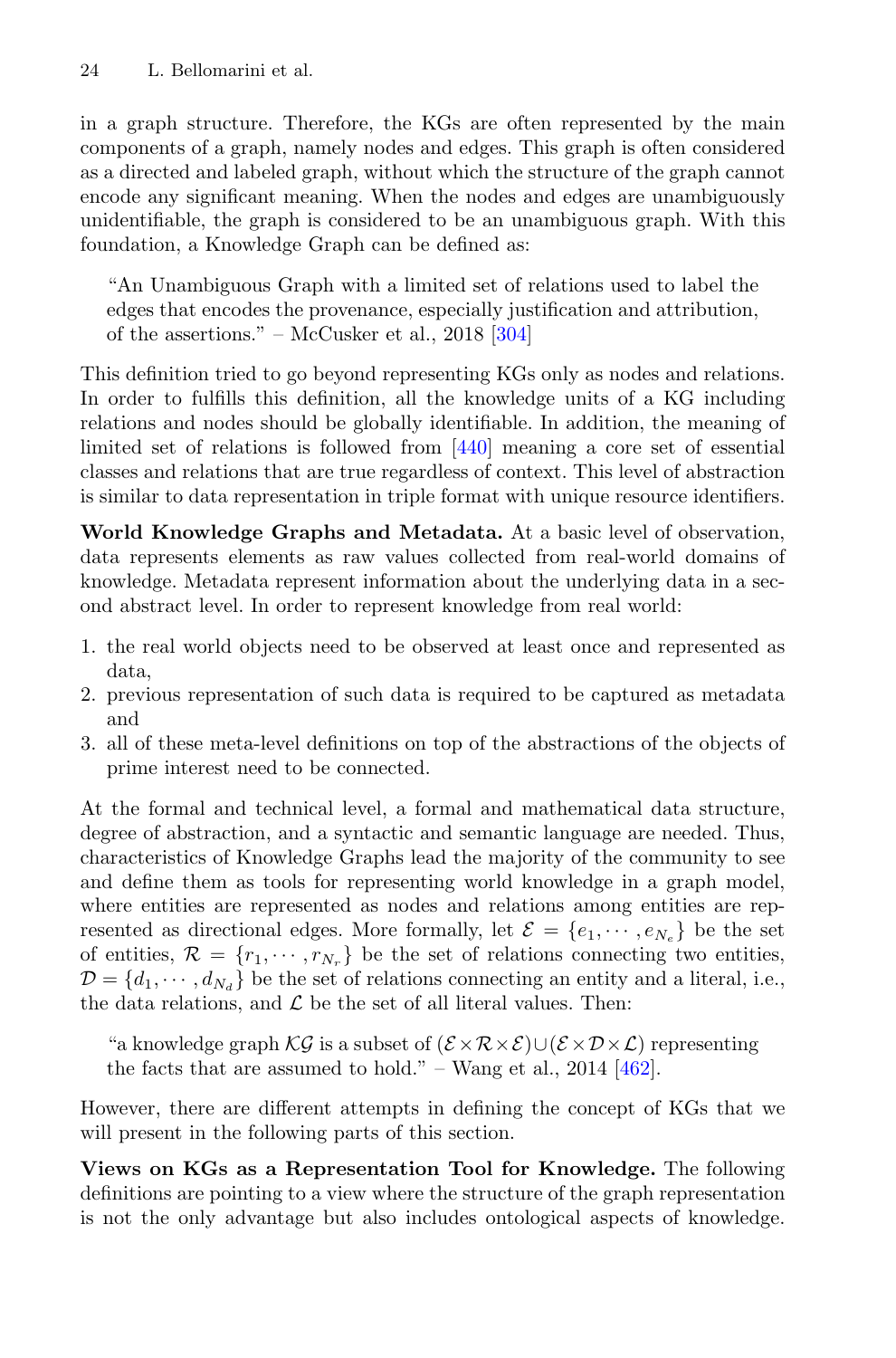The actual knowledge lies in the power of ontologies represented in the graph alongside the data level. In this way, the representation is enriched to handle the complexity of real world (not yet complete in coverage) and to empower learning, reasoning and inference abilities.

**A Particular Kind of Semantic Network.** The more intensive use of the term Knowledge Graphs starts from the early 1980s where the concept of Semantic Networks was introduced [13,410,482]. Later it was continued as a project by two universities from the Netherlands named Knowledge Graph [333,449]. Following the definition of semantic networks as a specific structure of representing knowledge by labelled nodes and links between these nodes, KGs are defined as follows:

A knowledge graph is a kind of semantic network representing some scientific theory. – Popping,  $2003$  [ $357$ ]

In this view, representation of explicit knowledge is considered by way of its formulation (logical or structured) [372]. While knowledge can be represented in multi modals such as text, image etc., this definition is applicable only on text extraction and analysis. Semantic networks are a way of structural formalism used for knowledge representation in nodes and edges. Such networks are mainly used in expert systems with a rule base language, a knowledge base sitting in the background, and an inference engine. Knowledge represented and reasoned by semantic networks are called author graphs with points as concept units representing meaning and labeled links between concepts. One essential difference between other views on Knowledge Graphs (in a broader sense) and the one derived from semantic networks is the explicit choice of only a few types of relations [219,440].

**Representation of Human Knowledge.** Although many of the definitions for Knowledge Graph represent the concept as an formation representing tool, some views see KGs as a lingua franca of humans and machines. KGs contain information that is consumable by AI approaches in order to provide applications such as semantic search, question answering, entity resolution, and representation learning.

"A graph-theoretic representation of human knowledge such that it can be ingested with semantics by a machine; a set of triples, with each triple intuitively representing an assertion." – Kejriwal, 2019 [237]

**Knowledge Represented with a Multi-relational Graph.** A large volume of human knowledge can be represented with a multi-relational graph. Binary relationships encode facts that can be represented in the form of RDF-type triples (head; predicate; tail), where head and tail are entities and predicate is the relation type. The combination of all triples forms a multi-relational graph, where nodes represent entities and directed edges represent relationships. The resulting multi-relational graph is often referred to as a Knowledge Graph. Knowledge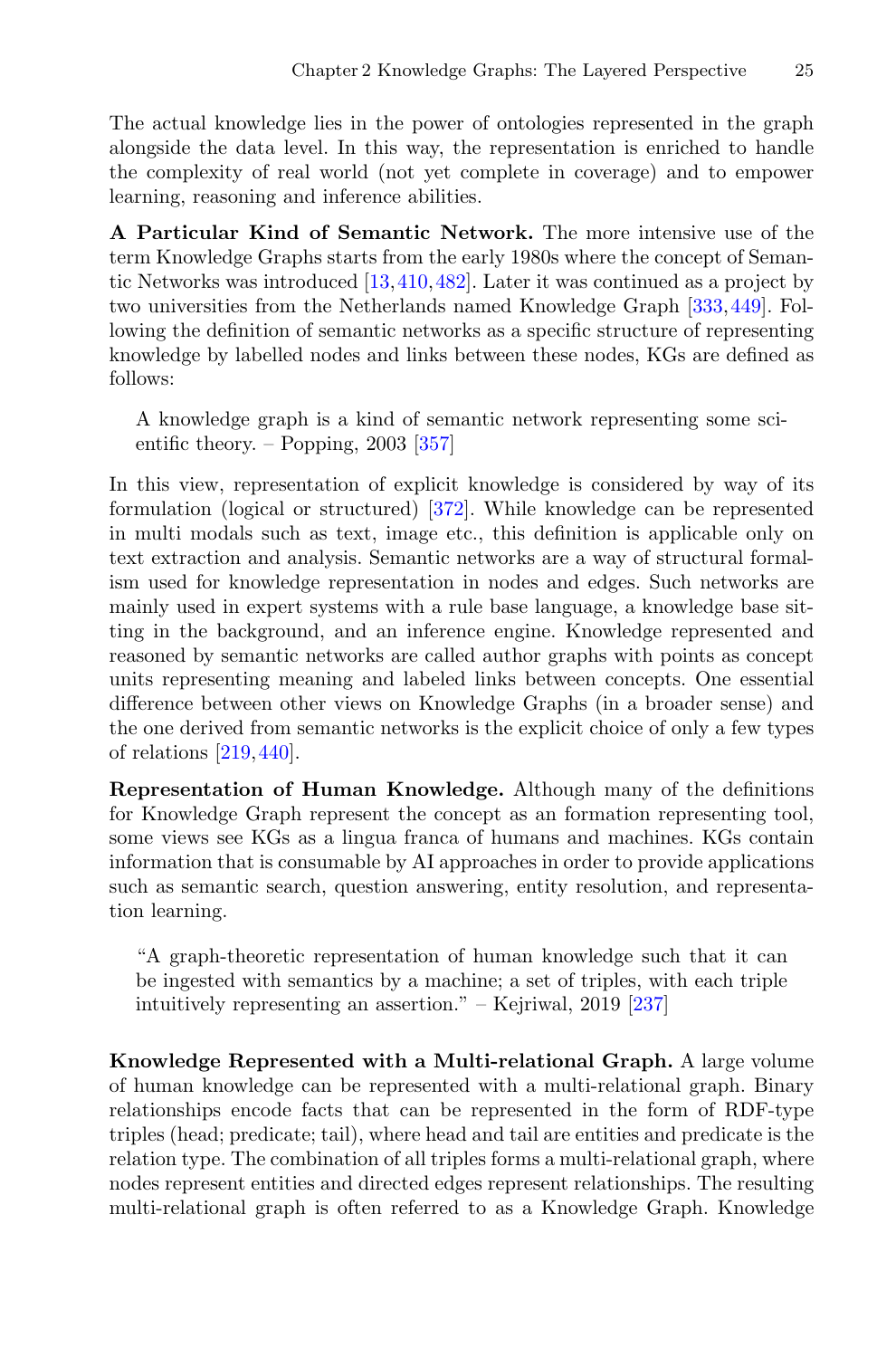Graphs (KGs) provide ways to efficiently organize, manage and retrieve this type of information, and are increasingly used as an external source of knowledge for problems like recommender systems, language modeling [2], question answering or image classification.

One critical point to emphasize is that while many of the KGs we see today contain as their *knowledge* mostly simple ground *data*, more and more applications need an *actionable knowledge* representation. To a certain extent, this is already the case of existing Knowledge Base Management Systems, backed by ontologies for which reasoning tasks are of different computational complexity and expressive power. The importance of supporting implicit knowledge becomes central for KGs as well, especially when they are a component of an Enterprise AI applications, to the point that intensional knowledge should be considered part of the KG itself. Consequently, reasoning, i.e., turning intensional into derived ground knowledge, becomes inherently part of the KG definition.

For example, in a financial Enterprise AI application, the body of regulatory knowledge and the functioning rules of the specific financial domain are of the essence. As another example, in a logistics setting, the knowledge of how particular steps in a supply chain interact is often more important than the pure data underlying the supply chain. Many more such examples could be given.

In total, it is clear that in modern KG-based systems a rich knowledge representation must be considered and properly handled in order to balance the increased complexity with many other relevant properties including usability, scalability, performance, and soundness of the KG application. We conclude with a relatively structured, concrete definition accounting for these aspects:

"A semi-structured datamodel characterized by three components: (i) a ground extensional component, that is, a set of relational constructs for schema and data (which can be effectively modeled as graphs or generalizations thereof); (ii) an intensional component, that is, a set of inference rules over the constructs of the ground extensional component; (iii) a derived extensional component that can be produced as the result of the application of the inference rules over the ground extensional component (with the so-called "reasoning" process)." – Bellomarini et al.,  $2019 - 40$ .

Here we focus on the knowledge representation aspects covered in this view and in further layers we will discuss how this definition also sees KGs as management systems and application platforms.

# <span id="page-6-0"></span>**3 KGs as Knowledge Management Systems**

In this section, we present the view of Knowledge Graphs as knowledge management systems. The clear analogy to see here is what a database management system is for databases: A system to create, manipulate and retrieve data. What this adds to the previous section's view of KGs as knowledge representation tools is the *service* that a KG as a knowledge management system has to offer. In particular, it has to provide support for the user to (i) add knowledge to a KG (ii)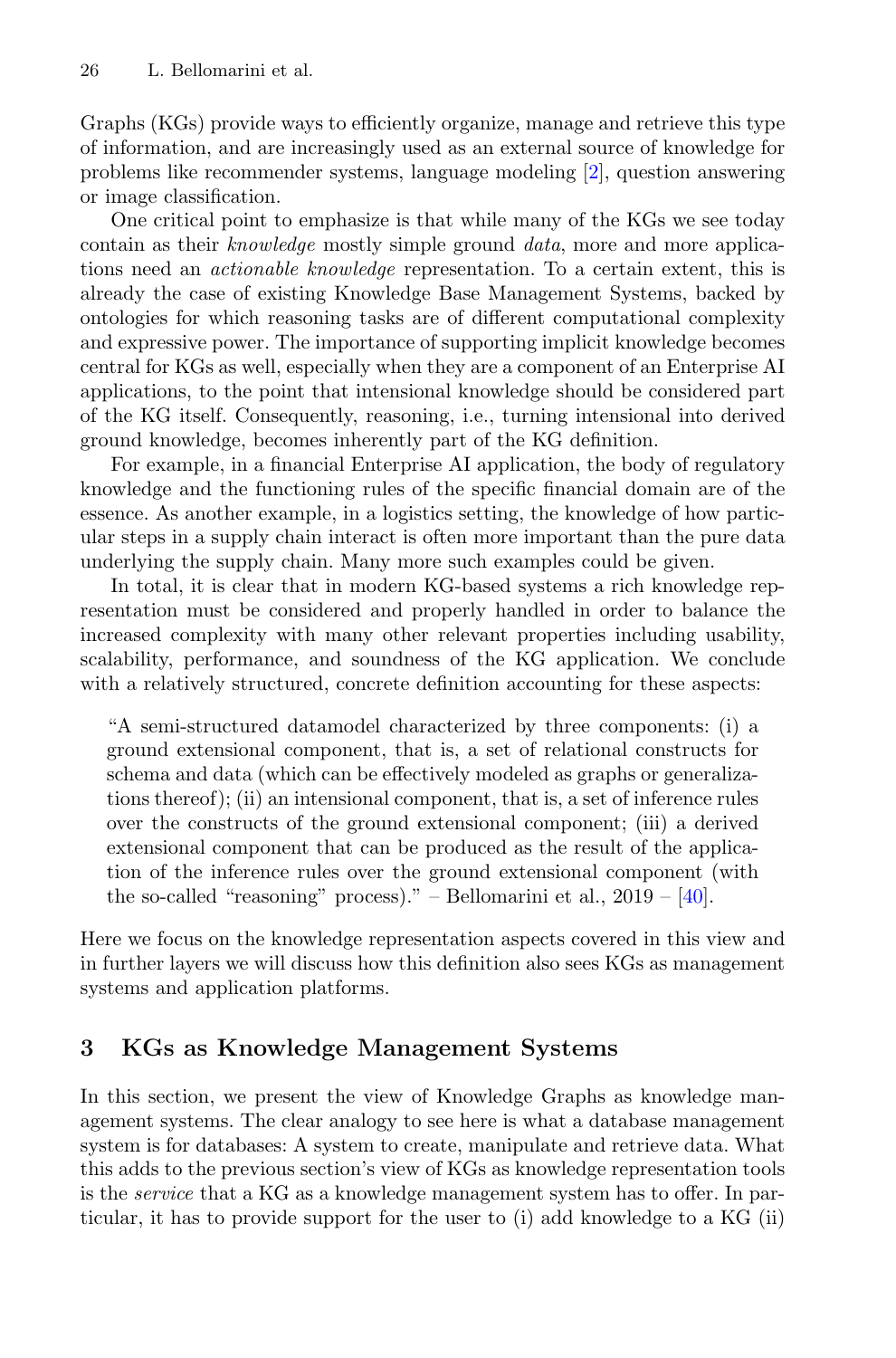derive new knowledge using existing knowledge, and (iii) retrieve data through a form of general-purpose query language. In both (ii) and (iii), the aspect of *reasoning* with and about knowledge becomes essential, which we will discuss in detail in Chap. [6.](http://dx.doi.org/10.1007/978-3-030-53199-7_6)

**A Network of All Kinds of Things.** One of the early attempts after the appearance KGs in 2012, was a work clarifying the meaning of taxonomy, thesaurus, ontology and Knowledge Graph [54]. These concepts have been used by scholars mostly without specific borderlines. In some cases, they even utilized interchangeably. Starting from the Simple Knowledge Organization System (SKOS) as a standard for building an abstract model, taxonomies are introduced as controlled vocabularies to classify concepts and thesauri to express associations and relations between concepts and their labels including synonyms. Ontologies are considered as complex and more detailed versions of those domain conceptualizations when the dependencies between concepts and relations get more specific. There are also rules and constraints defined for representing knowledge which refer to ontologies as explicit and systematic specification of conceptualization for any kind of existence. By this, in building an abstract model of the world or a domain, the meaning of all concepts must be formally defined that can be interpreted correctly by machines. There must also be consensus about the definition of the concepts such as the meaning in transferred correctly. In AI-based approaches, the existence of things is defined when they can be represented [172]. Following these concepts, finally Knowledge Graphs are introduced as enriched models around the aforementioned concepts more precisely:

"Knowledge Graphs could be envisaged as a network of all kinds of things which are relevant to a specific domain or to an organization. They are not limited to abstract concepts and relations but can also contain instances of things like documents and datasets." – Blumauer, 2014 [54].

The motivation behind having KGs is expressed in posing complex queries over a broader set of integrated information from different source for knowledge discovery, and in-depth analyses. Knowledge Graphs being the networks of all kinds of information, the industry-scale of such integration, together with the inclusion of Taxonomy, Thesaurus and Ontology is seen as Enterprise Knowledge Graphs (EKGs). Since this definition is mostly using semantic web technologies, the specific querying language that suits this definition is suggested to be SPARQL, and Resource Description Framework (RDF) is used as the data and ontology representation model.

**A Graph-based Representation of Knowledge.** In a similar way, Knowledge Graphs are considered to be any kind of graph-based representations of general information from the world [348]. This includes consideration of other graph-based data models such as the RDF standard pushed by Semantic Web or any knowledge representation languages such as description logic (DL). A simple triple of such a graph representation could be seen as two nodes representing entities which are connected by a relation. There are also predefined structural relations such as *is a* relation which denotes the type of entities, or relations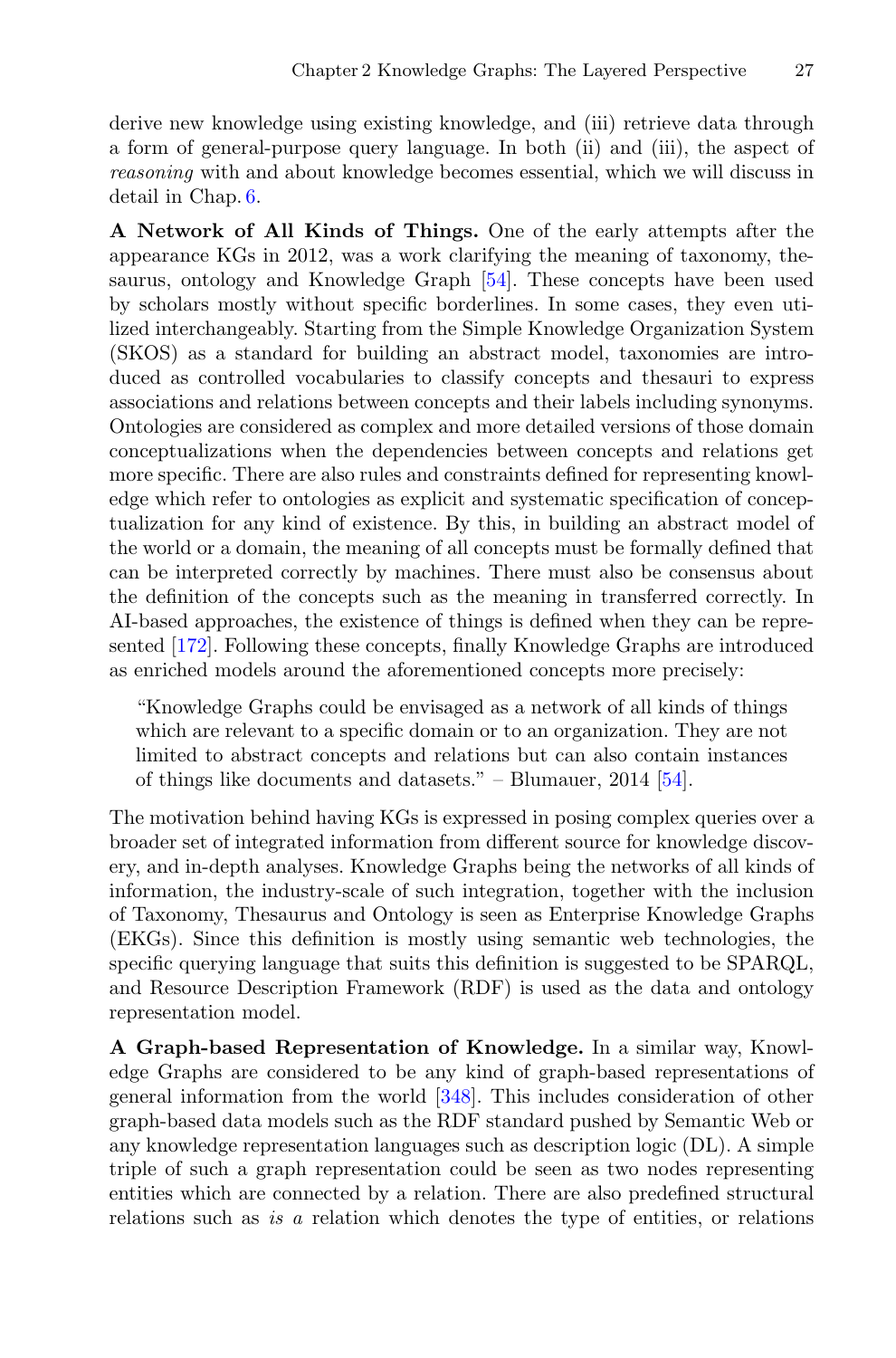denoting class hierarchies. As discussed before, such relations are usually represented as ontologies. In a universally unified level, this allows interlinking of different datasets, which leads to big data in graph representations, or so called Knowledge Graphs. Overall, this view mostly follows the basics of semantic representation of knowledge bases on the Web. The community has never come up with a formal definition but generally, on a technical level, the overlapping concepts have been coined together and built up a general understanding of the concept connections. Following this view, a structured list of four characteristics has been listed such that "a Knowledge Graph:

- 1. mainly describes real world entities and their interrelations, organized in a graph,
- 2. defines possible classes and relations of entities in a schema,
- 3. allows for potentially interrelating arbitrary entities with each other,
- 4. covers various topical domains." Pullheim, 2017 [348]

Basically, the first characteristic refers to the terminological knowledge about concepts of a domain, and is represented as *TBox* in description logic. The second characteristic points to the assertions knowledge about individual entities as *ABox*. By such a definition, a DL knowledge base can be constructed, on top of which inference of new knowledge from the existence knowledge can be applied. More in common language, the ontologies without instances and the datasets without ontologies are not considered as a KG. As this way of knowledge representation involves logical rules and ontologies, the KG created by this has reasoning abilities. Complex queries are made possible with the power of data representation and the existence of ontologies. Thus, this definition also falls into the category of a KG being a management system.

**A Finite Set of Ground Atoms.** Looking at KGs as a graph of nodes and links, assuming  $R$  as a set of relations and  $C$  a set of entities, the following formal definition is given:

"A Knowledge Graph  $\mathcal G$  is a finite set of ground atoms of the form  $p(s, o)$ and  $c(s)$  over  $\mathcal{R} \cup \mathcal{C}$ . With  $\Sigma_g = \langle \mathcal{R}, \mathcal{C} \rangle$ , the signature of g, we denote elements of  $\mathcal{R} \cup \mathcal{C}$  that occur in *g*." – Stepanova, 2018 [413]

This adopts first-order logic (FOL), seeing a set of correct facts as a KG. These facts are represented as unary and binary triples. In addition to the reasoning and querying power that comes from this definition, the power of explainability is also addressed here. Such features are a must now for KGs as management systems for AI-based downstream tasks.

**A Graph of Data with the Intent to Compose Knowledge.** In one of the attempts in (re)defining Knowledge Graphs [55], datasets are seen in graph representations with nodes representing entities and links denoting their relations. Example graph representation can be considered as:

- directed edge-labelled graphs as labelled edges between entities as nodes,
- property graphs as additional annotations on the edges,
- name graph as a collection of data represented in directed edge-labelled.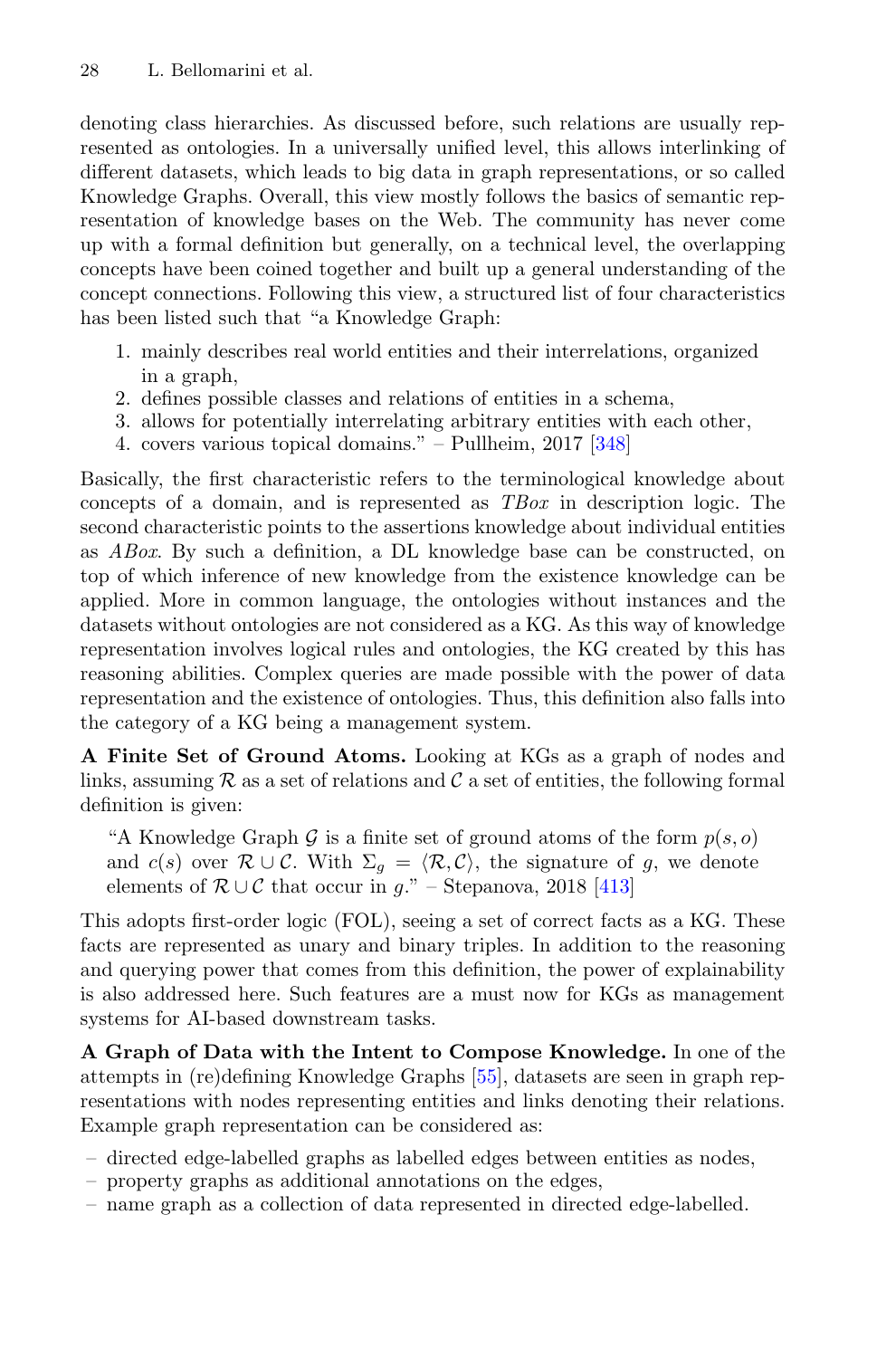In a succinct view, the definition of KGs is then summarized as:

"A graph of data with the intent to compose knowledge." – Hogan et al., 2019 [55]

This definition brings another management action into the picture, namely *composing knowledge*. This is not only about knowledge representation in a graph structure but also using that graph for a dedicated purpose. Construction of a KG under this definition means facilitating complex management steps.

**An Open-World Probabilistic Database** [58]**.** Probabilistic databases, often abbreviated PDBs, as the state of the art of processing large volumes of uncertain data in a complete platform which is a combination of methods from information extraction, natural language processing to relational learning [212].

"Knowledge Graphs are addressed as open-world Probabilistic databases  $(OpenPDBs)$ ." – Borgwardt, 2017 – [58].

**A Knowledge Graph Management System** [42]**.** The authors pose a number of requirements or desiderata for a *Knowledge Graph Management System* (KGMS) in terms of the main system capabilities:

- *simple modular syntax:* easy to add and remove facts and rules
- *high expressive power:* at least as expressive as Datalog (i.e., full recursion)
- *numeric computation and aggregation:* real-world required features
- *ontological reasoning:* at least as expressive as SPARQL and OWL 2 QL
- *probabilistic reasoning:* should support a form of probabilistic reasoning
- *low complexity:* the core language should be tractable in data complexity
- *rule repository, management and ontology editor:* management facilities
- *dynamic orchestration:* allow orchestration of complex, real-world workflows

They also formulate a number of access/integration requirements, some of which are what we consider core capabilities in this section, some of which we will include in the following section on *application services*. The ones of core relevance for management systems are:

- *big data access:* must be able to consume Big Data sources and interface with such systems
- *database and data warehouse access:* must seamlessly integrate with relational databases, graph stores, RDF stores, etc.
- *ontology-based data access (OBDA):* allow queries on top of ontologies
- *multi-query support:* allow multiple queries executed in parallel to benefit from each other
- *procedural code support:* allow easy integration of procedural code

They subsequently presented the Vadalog system [38] in more technical detail, focusing on algorithms and data structures to meet the requirement on high expressive power, ontological reasoning and low complexity at the same time. Subsequent papers discuss highly parallelizable fragments [44,45,49], how to achieve maintainability [64] and other related topics, including more fundamental aspects [43,162].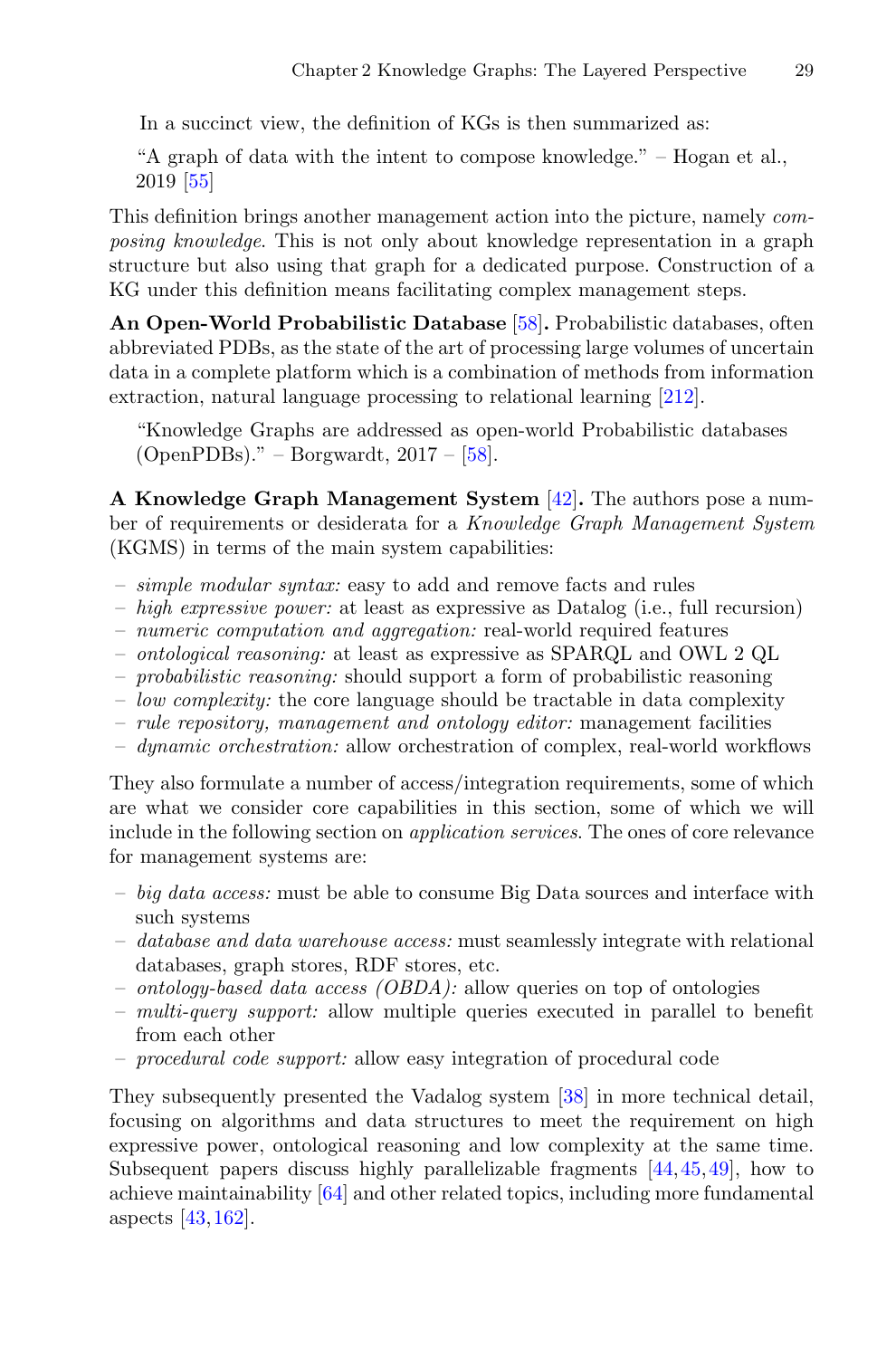### <span id="page-10-0"></span>**4 KGs as Knowledge Application Services**

While not usually providing quotable definitions of Knowledge Graphs, there is a huge body of work that does not primarily treat KGs as representation tools or management systems, but as a platform to provide a large number of crucial applications. So instead of a KG being used to *represent* information or *manage* information, it is rather the capability of the KG to natively or easily support certain applications that define what a KG is.

For example, [116] introduces KGs not only as the graph containing all of the Amazon product data, but as a graph that has the special capability of natively supporting entity resolution (i.e., knowing when two products are the same) and entity linking (i.e., knowing when two products or other entities are related). Similar considerations can be found in many KG-related fields. It could even be argued that the amount of work in KG completion, etc., makes this application-oriented view of KG the most important one.

Clearly, the border between the two views of management and application is debatable, and we *invite* the reader to critically think of what one *should* consider as an essential general-purpose service of a knowledge management system, and what should be part of an application service. We shall explore this aspect in this section, and in particular in Chap. [6.](http://dx.doi.org/10.1007/978-3-030-53199-7_6) For example, while *question answering* in our opinion would typically be considered as an application service, as would be offering *recommender system* capabilities, it is less clear for relatively generalpurpose application services such as *entity resolution* and *link prediction*, which could be seen as a requirement of a *general purporse* knowledge management system. Here, we will consider all of four of these as application services as they clearly offer a *well-defined* application compared to a management system offering a query language that supports such applications.

**Knowledge Organization System.** This view is from the domain of libraries and humanities where KGs are sees as knowledge organization systems. Even in a further vision, KGs are seen to integrate the insights derived from analysis in large-scale domains. This vision is already in practice by reasoning systems considered as a part of the KG concept.

"Knowledge Graphs represent concepts (e.g., people, places, events) and their semantic relationships. As a data structure, they underpin a digital information system, support users in resource discovery and retrieval, and are useful for navigation and visualization purposes." – Haslhofer, 2018 [188]

Scholarly communication artifacts, such as bibliographic metadata about scientific publications, research datasets, citations, description of projects,and profile information of researchers, has recently gained a lot of attention with KG technologies. With the help of Linked Data technologies, interlinking of semantically represented metadata has been made possible. Discovering and providing links between the metadata of scholarly artifacts is important in scholarly communities. This definition has a particular view of KGs for such purposes. The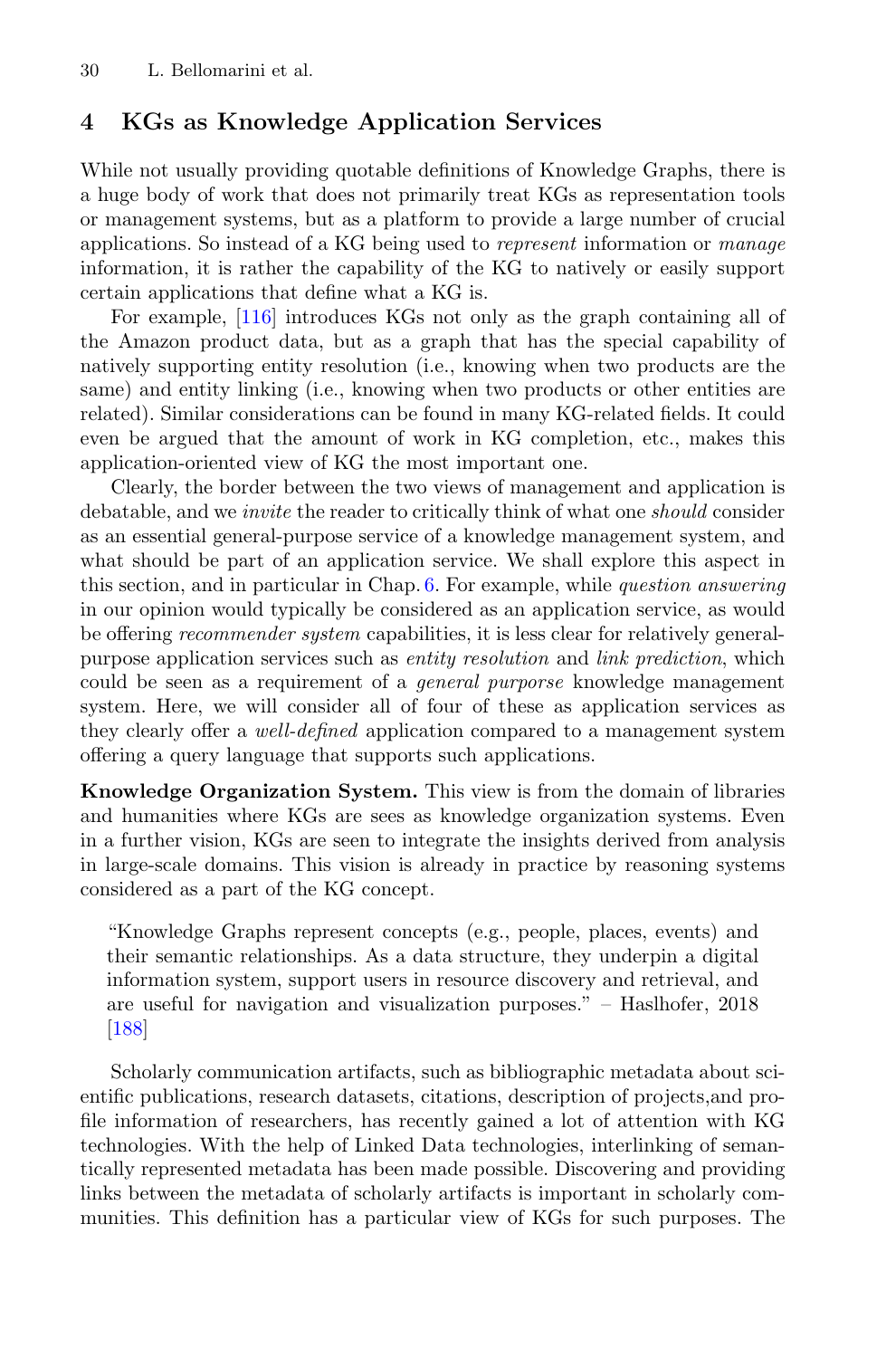links are generated retrospectively by devising similarity metrics over sets of attributes of the artifact descriptions. Interlinking of such metadata provides shareable, extensible, and easily re-usable metadata in the form of KGs. We also address the scholarly domain as one of the example applications.

**Rule Mining and Reasoners.** One of the early attempts in systematic definitions of KGs goes beyond seeing them as only a representation tool but more as a management system close to database management systems.

"A Knowledge Graph acquires and integrates information into an ontology and applies a reasoner to derive new knowledge." – Ehrlinger, 2016 – [121].

This is one of the early attempts in defining KGs in a systematic way with a different view. Similarly, the following definitions sees KGs as a specific data model. There are several rule mining reasoners around which are purely designed to consume the ontology and mine relational patterns out of the KG. One example of this category is AMIE [144]. We categorize it under this view because it is more than just a representation tool and performs some data management steps. It has RDF as the data model for representing the facts and rules and uses its own internal functions for rule mining.

**Data Application Platform.** The VADA project [257] saw many application services built on top of its Knowledge Graph Management System (KGMS) Vadalog [164]. Before going into concrete examples, let us inspect the application service requirements given in [42]:

- *data cleaning, exchange, integration:* often summarized as "data wrangling"
- *web data extraction, interaction and IoT:* to interact with the outside world
- *machine learning, text mining, NLP, data analytics:* providing and interfacing with external such services. An interesting side-note is that the authors here invert the perspective: it is not always the knowledge graph system providing the application service, but sometimes also using it.
- *data visualization:* for providing data consumable by an end-user or analyst

Let us now proceed to concrete examples of these abstract requirements. Prime among them is:

- *Data Wrangling*, i.e., the whole process of bringing raw data into an integrated format amenable to Big Data Analytics [141,257,258]. Further services seen as key were at the data acquisition phase the application service
- *Data Extraction* [132,262,308]. Further key application services are those of
- *Recommender Systems* [82], including services for downstream machine-learning applications which need feature engineering. A connected but independent application platform requirement is that of
- *Social Choice* [89,90] where the application requirement is to choose among a number of different users' preferences the best joint solution. A further one, for which it is somewhat debatable whether it is a management system requirement or an application service is that of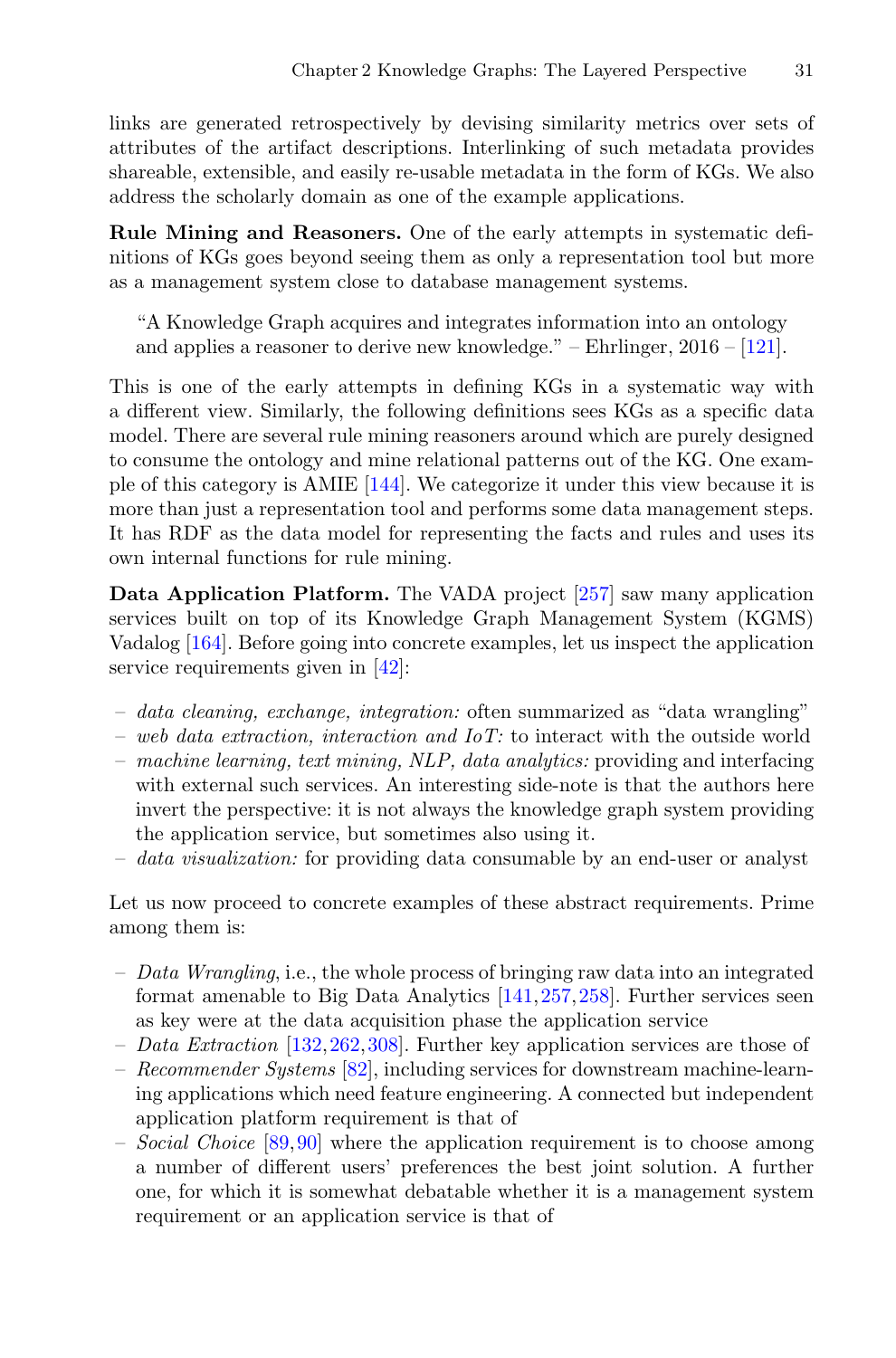- *Machine Learning* [41] service integration bridging typical KGMS services and machine learning services. Another interesting case is that of a vertical application service collection, namely that of
- *Company Knowledge Graphs* [24,39], especially important for the COVID-19 perspective raised in one of the works on the economic impact of the pandemic.

### **5 KGs in Practice: Challenges and Opportunities**

The initial release of KGs was started on an industry scale by Google and further continued with the publication of other large-scale KGs such as Facebook, Microsoft, Amazon, DBpedia, Wikidata and many more. As an influence of the increasing hype in KG and advanced AI-based services, every individual company or organization is adapting to KG. The KG technology has immediately reached industry, and big companies have started to build their own graphs such as the industrial Knowledge Graph at Siemens [206]. In a joint work [331] for sharing ideas from large-scale industrial Knowledge Graphs, namely Microsoft, Google, Facebook, eBay and IMB, authors stated a broad range of challenges ahead of research and industry involving KGs. Despite the content-wise difference and similarities of those Knowledge Graphs, the discussions involve data acquisition and provenance problems due to source heterogeneity and scalability of the underlying managements system. Here we introduce the Enterprise Knowledge Graph of Italian companies for the Central Bank of Italy.

#### **5.1 Integrated Ownership and Company Control**

The database at our disposal contains data from 2005 to 2018, regarding unlisted companies and their shareholders (companies or persons). If we see the database as a graph, where companies and persons are nodes and shareholding is represented by edges, on average, for each year the graph has 4.059M nodes and 3.960M edges. There are 4.058M Strongly Connected Components (SCC), composed on average of one node, and more than 600K Weakly Connected Components (WCC), composed on average of 6 nodes, resulting in an high level of fragmentation. Interestingly, the largest SCC has only 15 nodes, while the largest WCC has more than one million nodes. The average in- and out-degree of each node is ≈1 and the average clustering coefficient is ≈0*.*0084, which is very low compared to the number of nodes and edges. Furthermore, it is interesting to observe that the maximum in-degree of a node is more than 5K and the maximum out-degree is more than 28K nodes. We also observe a high number of self-loops, almost 3K, i.e. companies that directly own shares of themselves in order to subtract them from the market. The resulting graph shows a scale-free network structure, as most real-world networks [148]: the degree distribution follows a power-law and there are several nodes in the network that act as hubs.

The Register of Intermediaries and Affiliates (RIAD), the ownership network of European financial companies run by the European Central Bank, is a good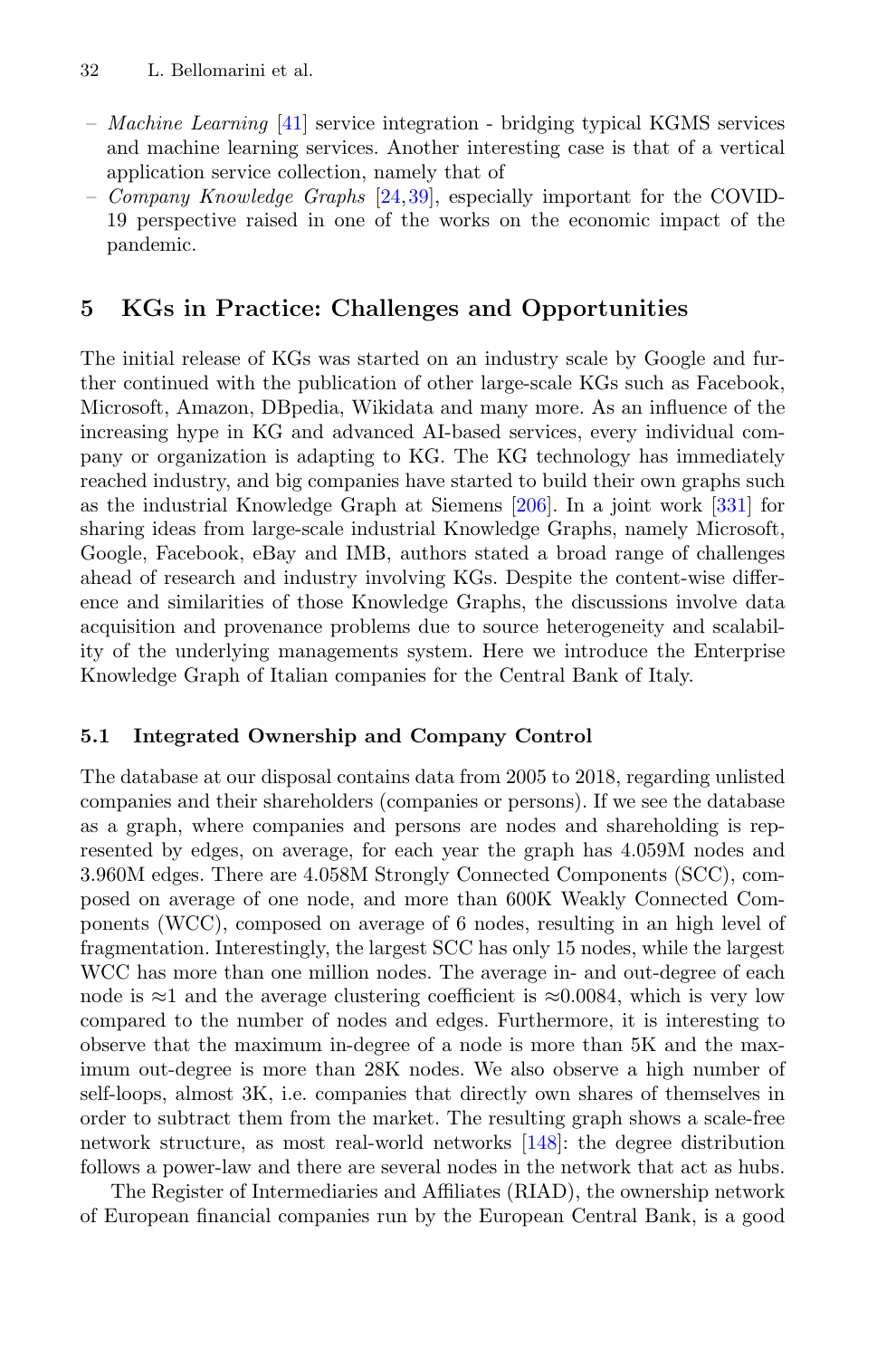example of the company control topology at the European level. It has one large SCC containing 88 nodes, and all the others with less than 10 nodes; there is one huge WCC, with 57% of the nodes, with the others scattered around small WCCs with 11.968 nodes on average and (apart from the largest one), none with more than 472 nodes.

#### **5.2 Large-Scale Scholarly Knowledge Graphs**

The complexity of scholarly data fully follows the *6 Vs* of Big Data characteristics towards building Scholarly Knowledge Graphs [405]. The term Big Scholarly Data (BSD) [474] is coined to represent the vast amount of information about scholarly networks including stakeholders and artifacts such as authors, organizers, papers, citations, figures. The heterogeneity and complexity of data and their associated metadata distributed on the Web perfectly qualifies this domain for Big Data challenges towards building Scholarly KGs:

- Volume refers to the ability to ingest and store very large datasets; in the context of scholarly metadata, at least over 114 million scholarly documents [240] were recorded in 2014 as being available in PDF format. In computer science, the total number of publications of the different types is reaching 4 million [423]. Different types of publication in different formats are being published every day in other scientific disciplines.
- Velocity denotes the growth rate generating such data; the average growth rate of scientific publishing is measured as 8 to 9% [61].
- Variety indicates multiple data formats and models; the domain of scholarly communication is a complex domain [29] including many different types of entities with complex interrelationships among them.
- Value concerns the impact of high quality analytics over data; certain facts play enormously important roles in the reputation and basic life of research stakeholders. Providing precise and comprehensive statistics supports researchers with already existing success measurement tools such as number of citations. In additions, deep and mined knowledge with flexible analytics can provide new insights about artifacts and people involved in the scholarly communication domain.
- Veracity refers to the biases, ambiguities, and noise in data; this characteristic is especially applicable in the context of the scholarly communication domain due to deduplication problems [296] and the ambiguity problem for various scholarly artifacts as well as person names.
- Variability of the meaning of the metadata [474].

Discovering high quality and relevant research-related information has a certain influence on the life of researchers and other stakeholders of the communication system [109]. For examples, scholars search for quality in the meaning of fitness for use in questions such as "the venues should a researcher participate" or "the papers should be cited". There are already attempts to assist researchers